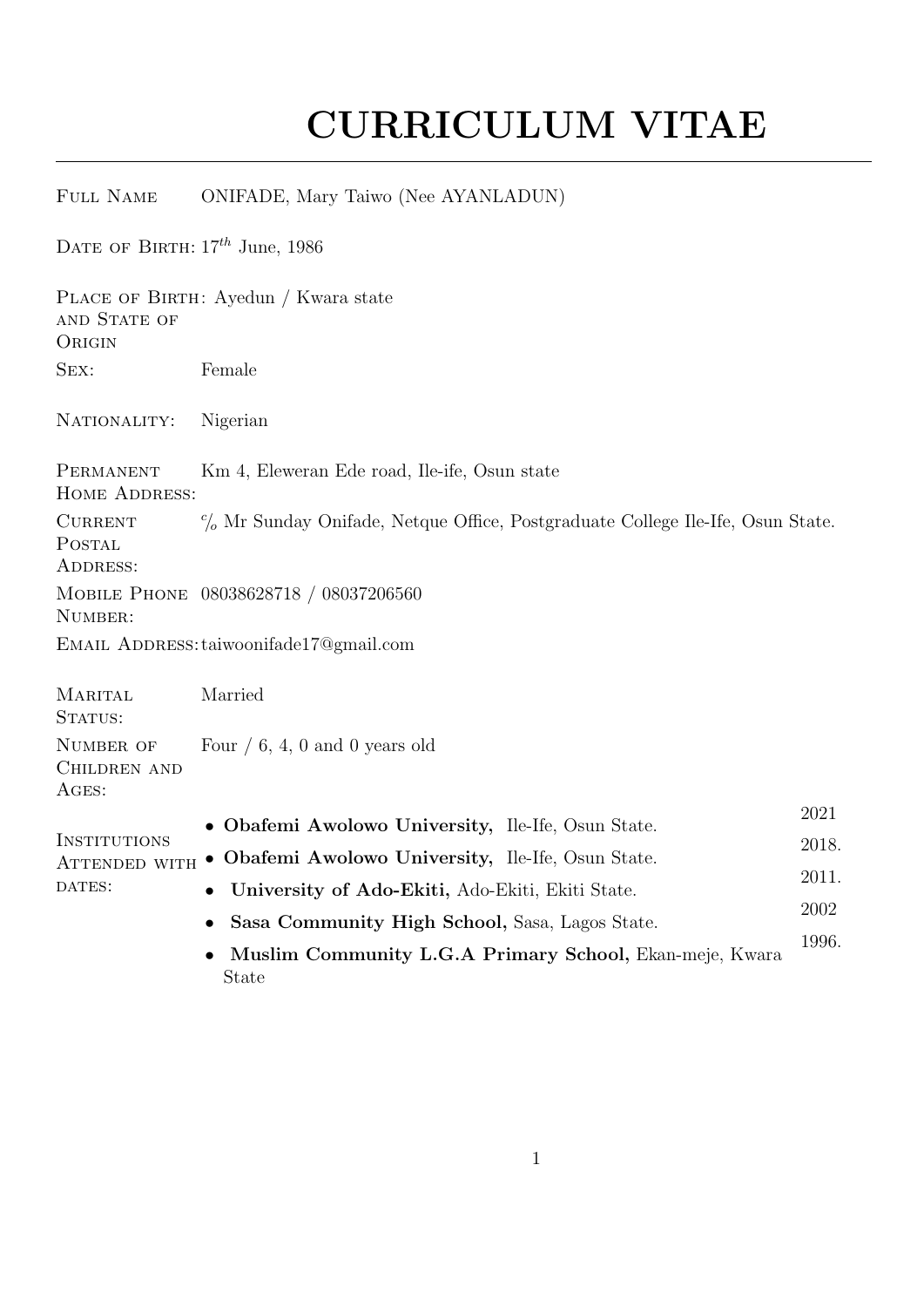| ACADEMICS<br><b>QUALIFICATIONS</b><br>WITH DATES:      | $\bullet$                                                                                                                                                                                                                                                                                                                                                                                                                                                                                                                                                           | Ph.D (Computer Science)<br>M.sc (Computer Science)<br><b>B.Sc. Computer Science</b> (Second Class Upper Division)<br>• OND. Computer Science (Upper Credit)<br>• Senior School Certificate (SSCE)<br>• Primary School Certificate |                                      | In view.<br>2018<br>2011<br>2006<br>2002<br>1996 |  |
|--------------------------------------------------------|---------------------------------------------------------------------------------------------------------------------------------------------------------------------------------------------------------------------------------------------------------------------------------------------------------------------------------------------------------------------------------------------------------------------------------------------------------------------------------------------------------------------------------------------------------------------|-----------------------------------------------------------------------------------------------------------------------------------------------------------------------------------------------------------------------------------|--------------------------------------|--------------------------------------------------|--|
| PROFESSIONAL<br>QUALIFICATIONS<br>WITH DATES:          | V <sub>2</sub><br>• IBM Machine learning                                                                                                                                                                                                                                                                                                                                                                                                                                                                                                                            | $\bullet$ IBM Introduction to Artificial intelligence<br>• IBM Introduction to Artificial intelligence<br>• IBM Natural language processing<br>• IBM Introduction to Coding                                                       | 2020<br>2020<br>2020<br>2020<br>2020 |                                                  |  |
| MEMBERSHIP OF<br>LEARNED<br>PROFESSIONAL<br>SOCIETIES: | 2019<br>The Nigeria Computer Society Member (11220)<br>$\bullet$<br>2012<br>• Nigeria institute of management; Graduate member<br>(0024481)                                                                                                                                                                                                                                                                                                                                                                                                                         |                                                                                                                                                                                                                                   |                                      |                                                  |  |
| <b>WORKING</b><br>EXPERIENCE:                          | Kings University.<br>Oct.<br>2020-<br>date<br>Department of Mathematical Sciences<br>Post: Assistant Lecturer<br>Courses:<br>$\text{CSC } 201$ - Computer Programming I,<br>CSC 209- Computer Workshop Practice I<br>CSC 307- Computer Architecture and Organiza-<br>tion I<br>CSC 311- Data Management I<br>CSC 102- Introduction to Computational Problem<br>Solving<br>CSC 202- Computer Programming II with Python<br>CSC 302- Computer Architecture and Organiza-<br>tion II<br>$2018$ -Sept<br>Computing and Intelligent System Research Ile-Ife, Osun State. |                                                                                                                                                                                                                                   |                                      | Ode-Omu, Osun State.                             |  |
|                                                        | 2020                                                                                                                                                                                                                                                                                                                                                                                                                                                                                                                                                                | Group, Obafemi Awolowo University.<br>Department of Computer Science and Engineering<br>Post: Research Assistant                                                                                                                  |                                      |                                                  |  |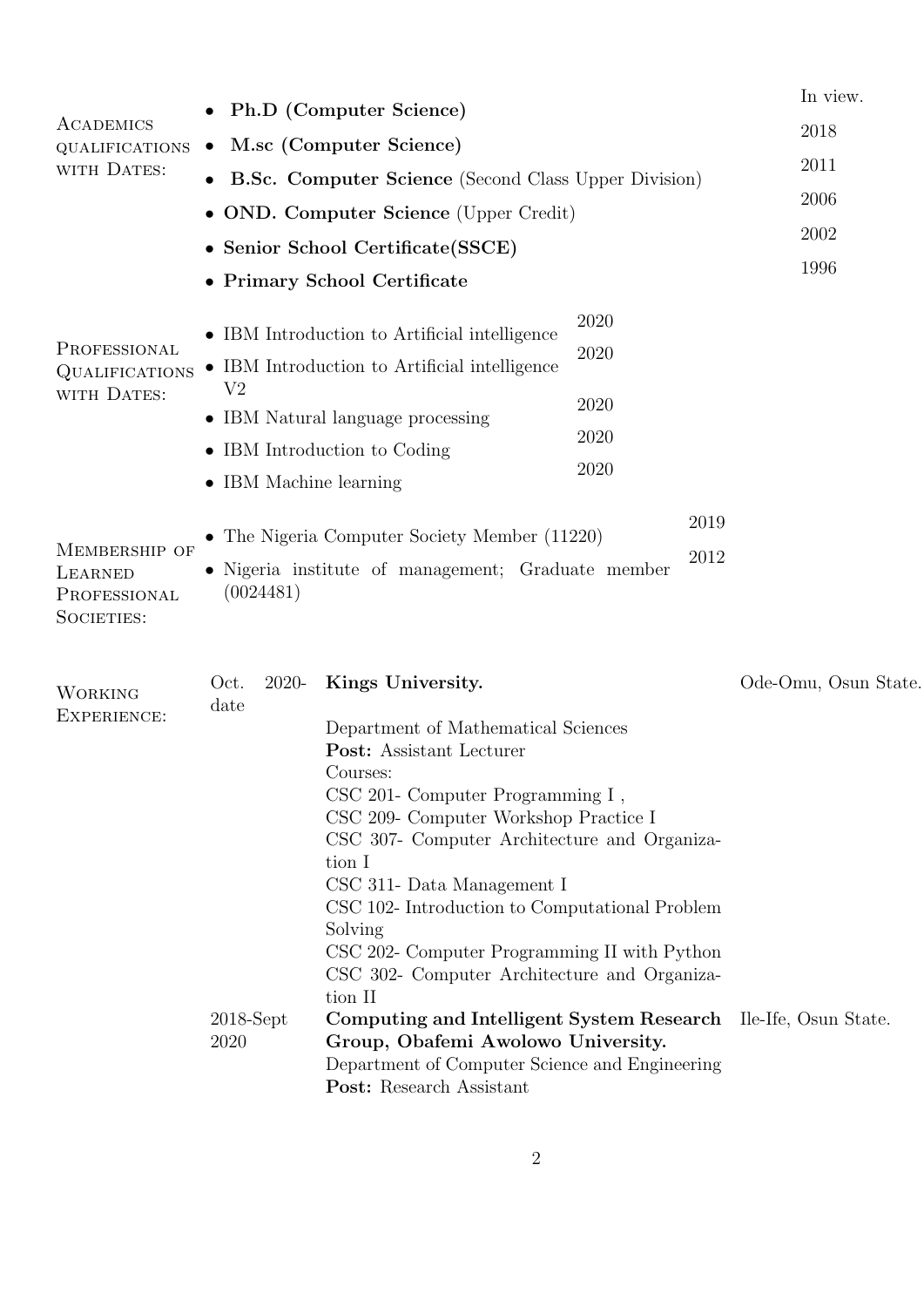|                   | <b>Role:</b> Assisting undergraduate students in their<br>Project writing,<br>Assisting my supervisor Dr F. O Asahiah in taking<br>tutorial classes                                                                                                                                                             |                        |
|-------------------|-----------------------------------------------------------------------------------------------------------------------------------------------------------------------------------------------------------------------------------------------------------------------------------------------------------------|------------------------|
| 2014-2015         | Grooming people for better Livelihoods cen-<br>Saki, Oyo State.<br>tre<br>Post: Credit officer<br>Role: Mobilising clients about the Company'<br>Products, services and policy,<br>Group formation within the clients,<br>Loan disbursements,<br>Updating necessary documents,<br>Recovering of disbursed loan. |                        |
| 2011-2012         | Akinorun<br>Junior<br>Grammar School II Ikirun, Osun State.<br>(NYSC)<br>National Youth Service Corps (NYSC)<br>One year compulsory youth service<br>Role: An Information and Communication Tech-<br>nology (ICT) instructor                                                                                    |                        |
| 2009              | First Bank of Nigeria Plc.<br>Six months Industrial Training<br><b>Role:</b> Collating, registering and encoding the<br>clearing instruments<br>Preparing both special and ordinary caution no-<br>tices<br>Distributing call over among the staffs and collat-<br>ing voucher                                  | Ado-Ekiti, Ekiti State |
| 2007-2008<br>$\,$ | Lasaco Assurance Plc.,<br>One year Industrial Training<br>Role: Registering the insured persons on the sys-<br>tem and in manual file<br>Registering and updating the files of any reported<br>claim from the insured<br>Reimbursement of premium paid by the insured to<br>the company' account.               | Ikeja, Lagos State     |

LIST OF PUBLICATIONS :

• Asahiah F.O, Onifade M.T and Adegunlehin E.A.: Spelling Error Pattern in Typed Yoruba Text Documents, International Journal of Information Engineer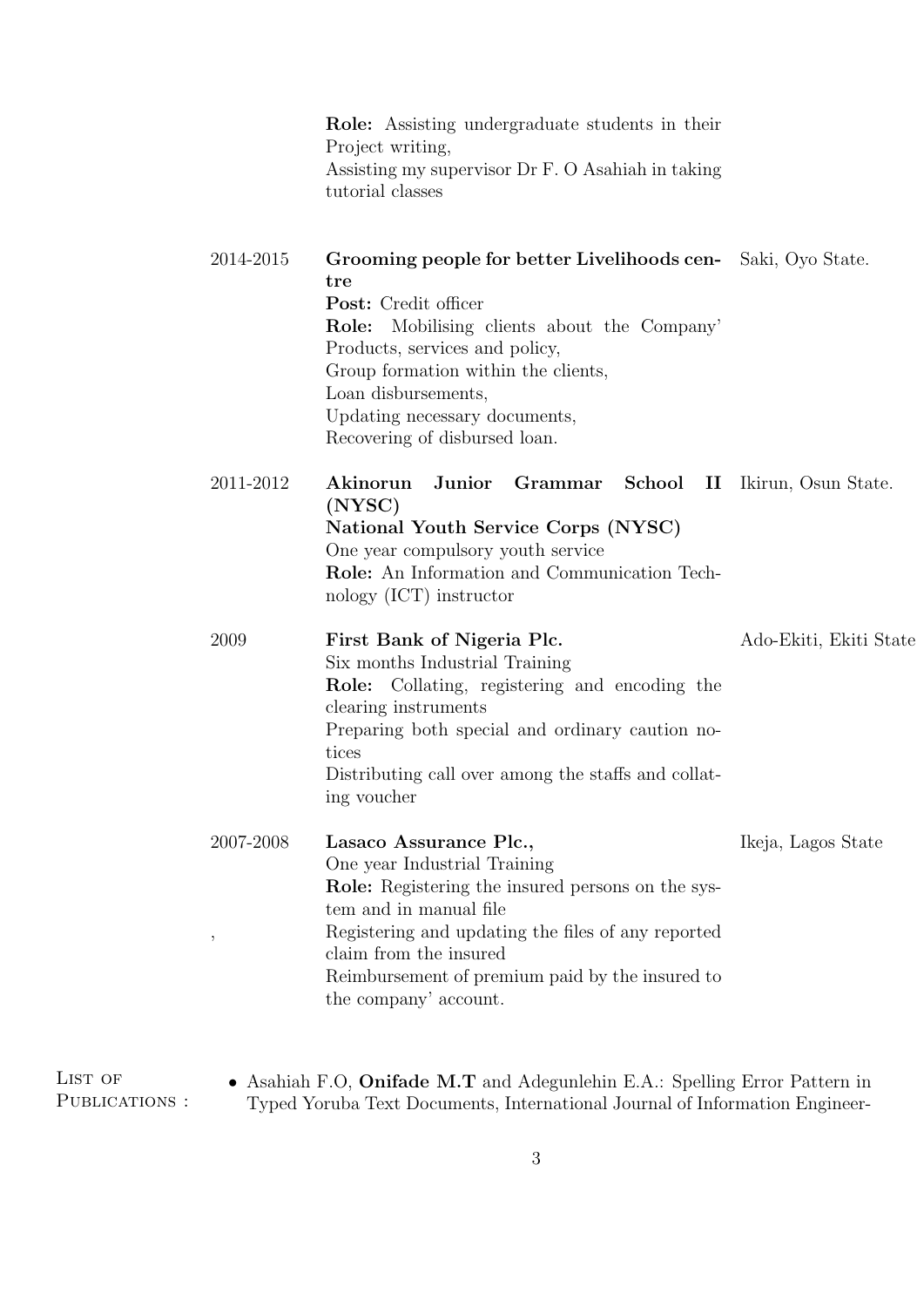ing and Electronic Business, 2020, 6, 28-38, Published Online December 2020 in MECS https://DOI: 10.5815/ijieeb.2020.06.03

• Adegunlehin E. A., Asahiah F. O. and Onifade M. T. (2019): Investigation of Feature Characteristics for Yoruba Named Entity Recognition System): A proceeding in the 13th International multi-Conference on ICT applications of the application of information and communications technology to teaching, research and administration (AICTTRA) of the Department of Computer Science and Engineering, Obafemi Awolowo University, Ile-Ife, Nigeria. https://www.academia.edu/signup?a id=65600786

• Virtual Heidelberg Laureate Forum Foundation Conference held September 21–25,

| <b>CONFERENCES</b> | 2020.                                                                                                                                                                                                                                                                                                                                                                                                                                                                                                                                                                                                                                                                                                                                                                                                                                                                                                                                                                                                                                                                                                                                                                                                                                                                                                                                                                                                                                     |  |  |  |  |
|--------------------|-------------------------------------------------------------------------------------------------------------------------------------------------------------------------------------------------------------------------------------------------------------------------------------------------------------------------------------------------------------------------------------------------------------------------------------------------------------------------------------------------------------------------------------------------------------------------------------------------------------------------------------------------------------------------------------------------------------------------------------------------------------------------------------------------------------------------------------------------------------------------------------------------------------------------------------------------------------------------------------------------------------------------------------------------------------------------------------------------------------------------------------------------------------------------------------------------------------------------------------------------------------------------------------------------------------------------------------------------------------------------------------------------------------------------------------------|--|--|--|--|
| AND WORKSHOP       | • Nigeria Computer Society (Consortium of Southwest Chapters), An online seminar                                                                                                                                                                                                                                                                                                                                                                                                                                                                                                                                                                                                                                                                                                                                                                                                                                                                                                                                                                                                                                                                                                                                                                                                                                                                                                                                                          |  |  |  |  |
| ATTENDED:          | on Safety and Security on the Internet. 2020                                                                                                                                                                                                                                                                                                                                                                                                                                                                                                                                                                                                                                                                                                                                                                                                                                                                                                                                                                                                                                                                                                                                                                                                                                                                                                                                                                                              |  |  |  |  |
|                    | • Academic on Campus on book publishing process, An online Elsevier author work-                                                                                                                                                                                                                                                                                                                                                                                                                                                                                                                                                                                                                                                                                                                                                                                                                                                                                                                                                                                                                                                                                                                                                                                                                                                                                                                                                          |  |  |  |  |
|                    | shop, 2020                                                                                                                                                                                                                                                                                                                                                                                                                                                                                                                                                                                                                                                                                                                                                                                                                                                                                                                                                                                                                                                                                                                                                                                                                                                                                                                                                                                                                                |  |  |  |  |
|                    | 13th international Multi-Conference on ICT application: 'Application of Informa-<br>tion and Communication Technologies to Teaching, Research and Administration<br>(AICTTRA), by the Department of Computer Science and Engineering, held at<br>Africa Centre of Excellence OAU Ict-Driven knowledge Park (OAK Park), Obafemi<br>Awolowo University, Ile-Ife, Osun-State, Nigeria. November 17th-20th, 2019.<br>• Workshop on Introduction to Data Analysis using Microsoft Excel Solver organ-<br>ised by the World Bank Sponsored Africa Centre of Excellence; OAU Ict-Driven<br>knowledge Park (OAK Park), held at Conference Hall Annex Building, Obafemi<br>Awolowo University, Ile-Ife, Osun-State, Nigeria. October 14th-18th 2019.<br>• 14th International Conference of the Nigeria Computer Society; 'Smart Nations<br>Digital Economies and Meaningful Lives', held at the International Conference<br>Centre Gombe, Gombe State, Nigeria. July 16th-18th 2019.<br>• 11th international Multi-Conference on ICT application: 'Application of Informa-<br>tion and Communication Technologies to Teaching, Research and Administration<br>(AICTTRA), by the Department of Computer Science and Engineering, held at<br>Njepuomo Auditorium, African Regional Institute for Geospatial Information Sci-<br>ence and Technology off Road 1, Obafemi Awolowo University, Ile-Ife, Osun-State,<br>Nigeria. November 1st-4th, 2017. |  |  |  |  |
| EXTRA-             | $\bullet$ Travelling.                                                                                                                                                                                                                                                                                                                                                                                                                                                                                                                                                                                                                                                                                                                                                                                                                                                                                                                                                                                                                                                                                                                                                                                                                                                                                                                                                                                                                     |  |  |  |  |
| <b>CURRICULAR</b>  | • Reading and Researching.                                                                                                                                                                                                                                                                                                                                                                                                                                                                                                                                                                                                                                                                                                                                                                                                                                                                                                                                                                                                                                                                                                                                                                                                                                                                                                                                                                                                                |  |  |  |  |
| <b>ACTIVITIES</b>  | $\bullet$ Programming.                                                                                                                                                                                                                                                                                                                                                                                                                                                                                                                                                                                                                                                                                                                                                                                                                                                                                                                                                                                                                                                                                                                                                                                                                                                                                                                                                                                                                    |  |  |  |  |
|                    | $\bullet$ Cooking.                                                                                                                                                                                                                                                                                                                                                                                                                                                                                                                                                                                                                                                                                                                                                                                                                                                                                                                                                                                                                                                                                                                                                                                                                                                                                                                                                                                                                        |  |  |  |  |
|                    | • Meeting People.                                                                                                                                                                                                                                                                                                                                                                                                                                                                                                                                                                                                                                                                                                                                                                                                                                                                                                                                                                                                                                                                                                                                                                                                                                                                                                                                                                                                                         |  |  |  |  |
| REFERENCES:        | · PROF. C.T. AKANBI                                                                                                                                                                                                                                                                                                                                                                                                                                                                                                                                                                                                                                                                                                                                                                                                                                                                                                                                                                                                                                                                                                                                                                                                                                                                                                                                                                                                                       |  |  |  |  |

Major

Department of Food Science and Technology,